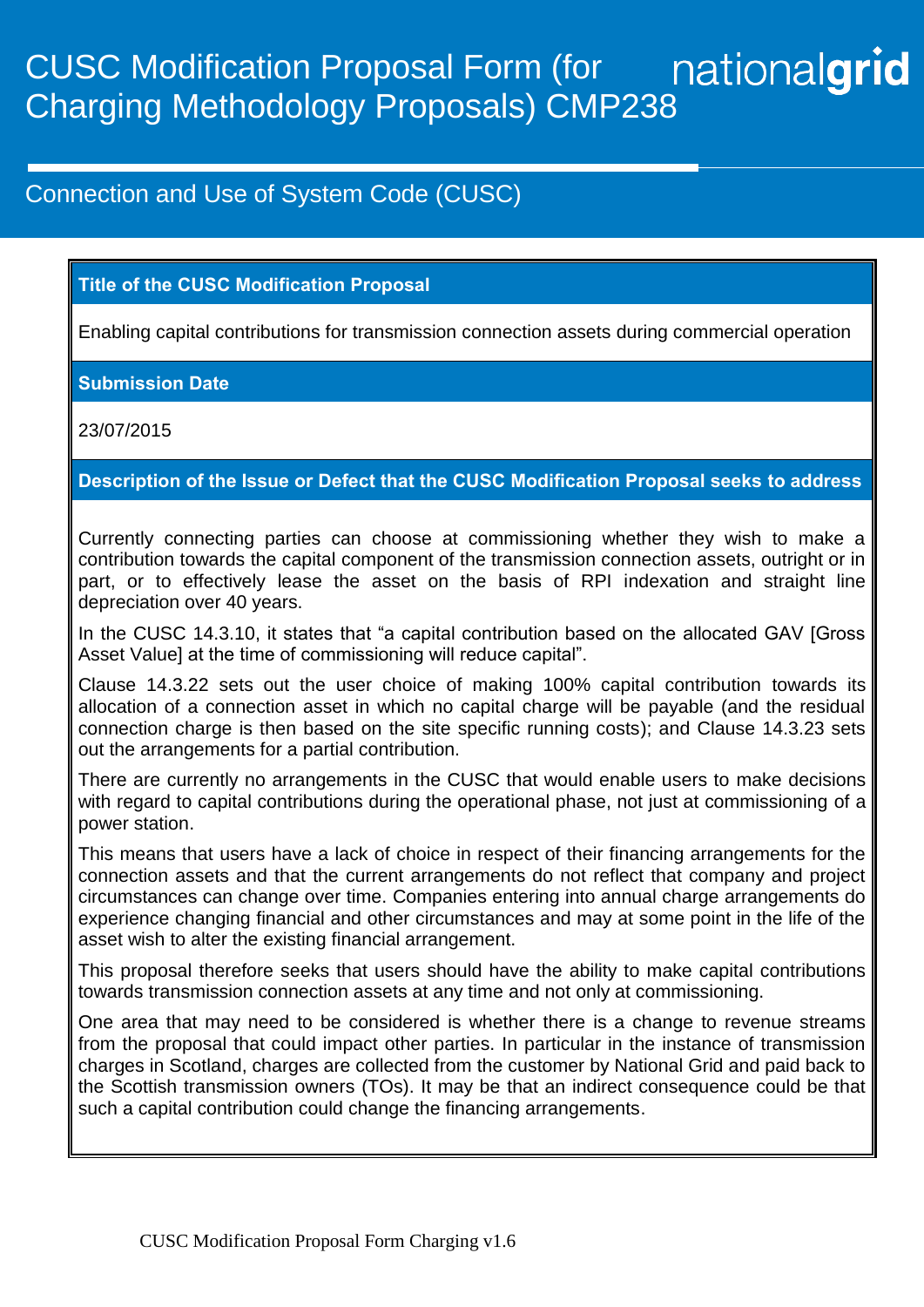| <b>Description of the CUSC Modification Proposal</b> |  |  |
|------------------------------------------------------|--|--|
|                                                      |  |  |

This modification seeks to introduce arrangements into the CUSC that would enable users that have existing arrangements to pay annual charges for transmission connection assets the opportunity to make capital contributions against the transmission connection assets.

This would enable them to reduce ongoing annual charges and related post operational securities.

The modification would facilitate effective competition by removing a barrier to responding appropriately to changing circumstances. It would enable users to have greater choice and flexibility concerning how they manage these costs effectively which would be a benefit to competition between generators.

#### **Impact on the CUSC**

The relevant CUSC paragraphs are in section 14.3 of Part 1 *The Statement of the Connection Charging Methodology.*

| Do you believe the CUSC Modification Proposal will have a material impact on<br><b>Greenhouse Gas Emissions? Yes / No</b>                                                                                                                                                                                                                                                                                                                                                                                                                    |  |  |  |
|----------------------------------------------------------------------------------------------------------------------------------------------------------------------------------------------------------------------------------------------------------------------------------------------------------------------------------------------------------------------------------------------------------------------------------------------------------------------------------------------------------------------------------------------|--|--|--|
| <b>No</b>                                                                                                                                                                                                                                                                                                                                                                                                                                                                                                                                    |  |  |  |
| Impact on Core Industry Documentation. Please tick the relevant boxes and provide any<br>supporting information                                                                                                                                                                                                                                                                                                                                                                                                                              |  |  |  |
| <b>BSC</b>                                                                                                                                                                                                                                                                                                                                                                                                                                                                                                                                   |  |  |  |
| <b>Grid Code</b>                                                                                                                                                                                                                                                                                                                                                                                                                                                                                                                             |  |  |  |
| <b>STC</b><br>$\mathsf{X}$                                                                                                                                                                                                                                                                                                                                                                                                                                                                                                                   |  |  |  |
| Other<br>(please specify)                                                                                                                                                                                                                                                                                                                                                                                                                                                                                                                    |  |  |  |
| There is an expected impact on the STC. The modification would allow capital to be paid by the<br>user to NGET in respect of making a capital contribution against transmission connection<br>assets. These assets are owned and operated by the transmission owner (TO) and so the<br>monies paid to National Grid would need to paid back to the TO. It is for the TO to confirm that<br>there is no reason why it should not accept the capital and that there is no impact on their<br>financing arrangement for the assets in question. |  |  |  |
| <b>Urgency Recommended: Yes / No</b>                                                                                                                                                                                                                                                                                                                                                                                                                                                                                                         |  |  |  |
| <b>No</b>                                                                                                                                                                                                                                                                                                                                                                                                                                                                                                                                    |  |  |  |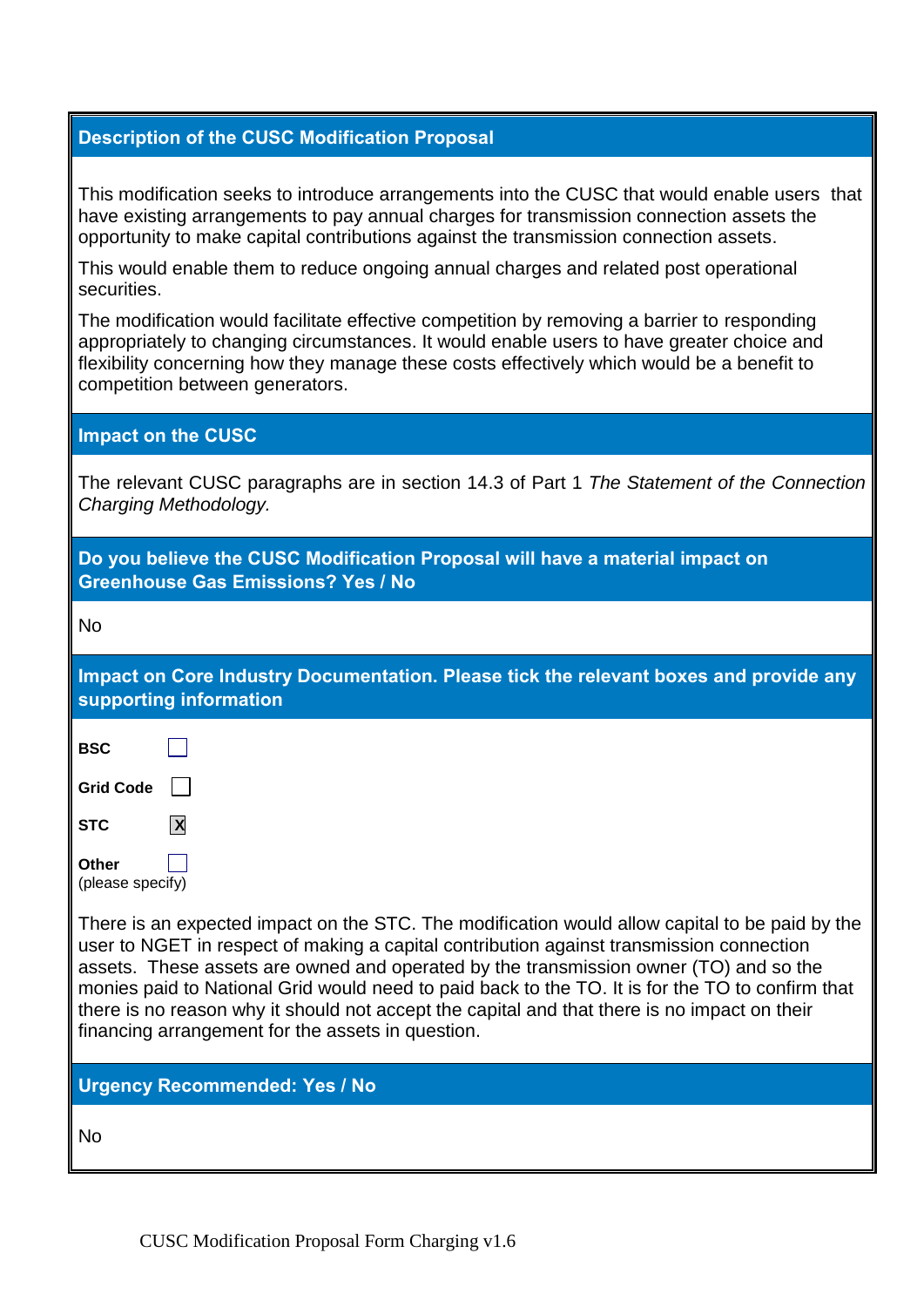## **Justification for Urgency Recommendation**

N/A

#### **Self-Governance Recommended: Yes / No**

 $N<sub>0</sub>$ 

#### **Justification for Self-Governance Recommendation**

N/A

**Should this CUSC Modification Proposal be considered exempt from any ongoing Significant Code Reviews?**

N/A - no ongoing SCRs.

**Impact on Computer Systems and Processes used by CUSC Parties:**

None identified at this stage

**Details of any Related Modification to Other Industry Codes**

None

**Justification for CUSC Modification Proposal with Reference to Applicable CUSC Objectives for Charging:**

**Please tick the relevant boxes and provide justification for each of the Charging Methodologies affected.**

#### **Use of System Charging Methodology**

- $\Box$  (a) that compliance with the use of system charging methodology facilitates effective competition in the generation and supply of electricity and (so far as is consistent therewith) facilitates competition in the sale, distribution and purchase of electricity;
- $\mathbb{R}^2$ (b) that compliance with the use of system charging methodology results in charges which reflect, as far as is reasonably practicable, the costs (excluding any payments between transmission licensees which are made under and in accordance with the STC)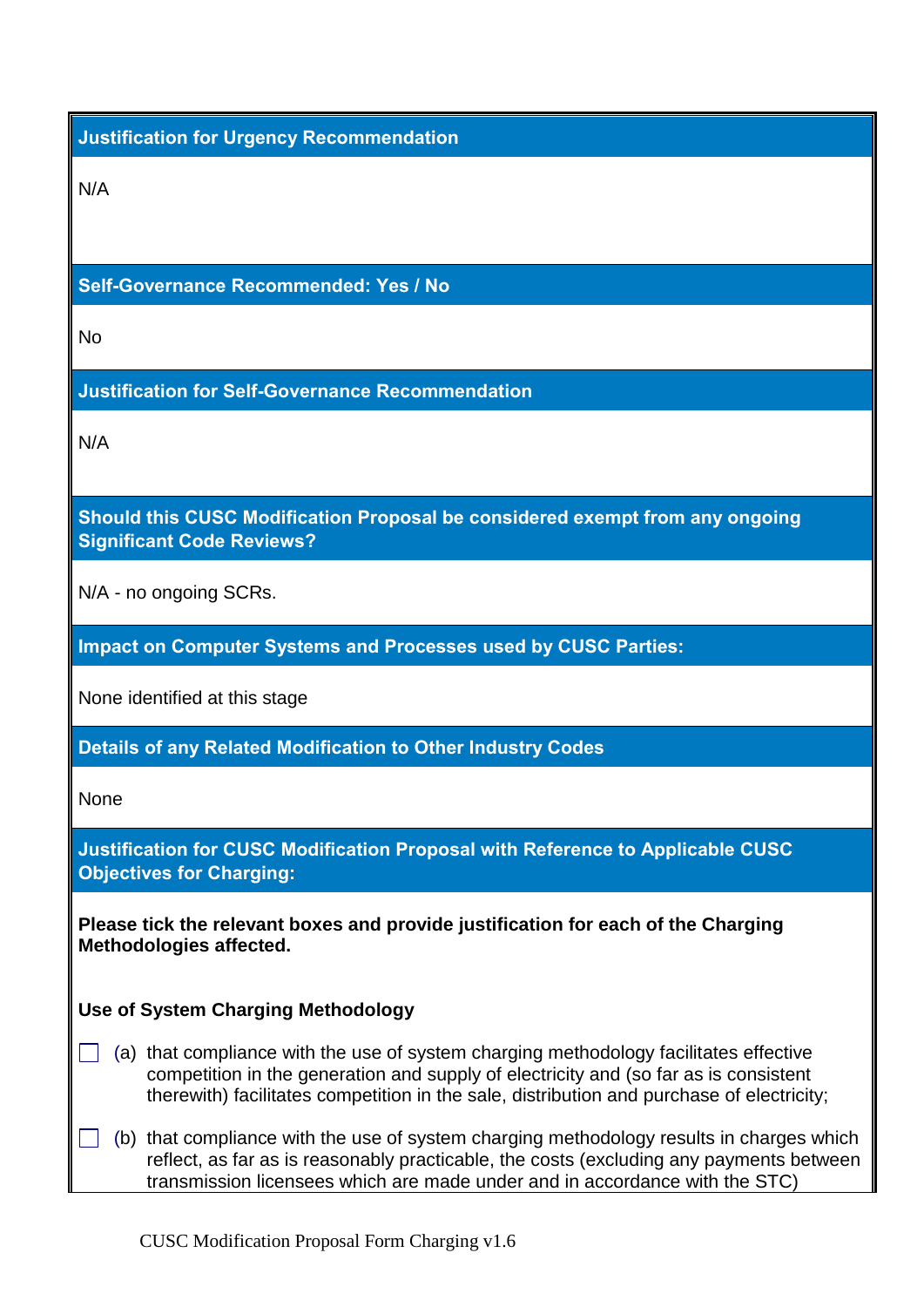|   |                            | incurred by transmission licensees in their transmission businesses and which are<br>compatible with standard condition C26 (Requirements of a connect and manage<br>connection);                                                                                                                                                                                                                                                                    |  |  |  |
|---|----------------------------|------------------------------------------------------------------------------------------------------------------------------------------------------------------------------------------------------------------------------------------------------------------------------------------------------------------------------------------------------------------------------------------------------------------------------------------------------|--|--|--|
|   | (C)                        | that, so far as is consistent with sub-paragraphs (a) and (b), the use of system<br>charging methodology, as far as is reasonably practicable, properly takes account of<br>the developments in transmission licensees' transmission businesses.                                                                                                                                                                                                     |  |  |  |
|   |                            | (d) compliance with the Electricity Regulation and any relevant legally binding decision of<br>the European Commission and/or the Agency.<br>These are defined within the National Grid Electricity Transmission plc Licence under<br>Standard Condition C10, paragraph 1.                                                                                                                                                                           |  |  |  |
|   |                            | Objective (c) refers specifically to European Regulation 2009/714/EC. Reference to<br>the Agency is to the Agency for the Cooperation of Energy Regulators (ACER).                                                                                                                                                                                                                                                                                   |  |  |  |
|   | <b>Full justification:</b> |                                                                                                                                                                                                                                                                                                                                                                                                                                                      |  |  |  |
|   |                            |                                                                                                                                                                                                                                                                                                                                                                                                                                                      |  |  |  |
|   |                            | <b>Connection Charging Methodology</b>                                                                                                                                                                                                                                                                                                                                                                                                               |  |  |  |
| X |                            | (a) that compliance with the connection charging methodology facilitates effective<br>competition in the generation and supply of electricity and (so far as is consistent<br>therewith) facilitates competition in the sale, distribution and purchase of electricity;                                                                                                                                                                              |  |  |  |
| X |                            | (b) that compliance with the connection charging methodology results in charges which<br>reflect, as far as is reasonably practicable, the costs (excluding any payments between<br>transmission licensees which are made under and in accordance with the STC)<br>incurred by transmission licensees in their transmission businesses and which are<br>compatible with standard condition C26 (Requirements of a connect and manage<br>connection); |  |  |  |
|   |                            | (c) that, so far as is consistent with sub-paragraphs (a) and (b), the connection charging<br>methodology, as far as is reasonably practicable, properly takes account of the<br>developments in transmission licensees' transmission businesses;                                                                                                                                                                                                    |  |  |  |
|   | (d)                        | in addition, the objective, in so far as consistent with sub-paragraphs (a) above, of<br>facilitating competition in the carrying out of works for connection to the national<br>electricity transmission system.                                                                                                                                                                                                                                    |  |  |  |
|   |                            | (e) compliance with the Electricity Regulation and any relevant legally binding decision of<br>the European Commission and/or the Agency.<br>These are defined within the National Grid Electricity Transmission plc Licence under<br>Standard Condition C10, paragraph 1.                                                                                                                                                                           |  |  |  |
|   |                            | Objective (c) refers specifically to European Regulation 2009/714/EC. Reference to<br>the Agency is to the Agency for the Cooperation of Energy Regulators (ACER).                                                                                                                                                                                                                                                                                   |  |  |  |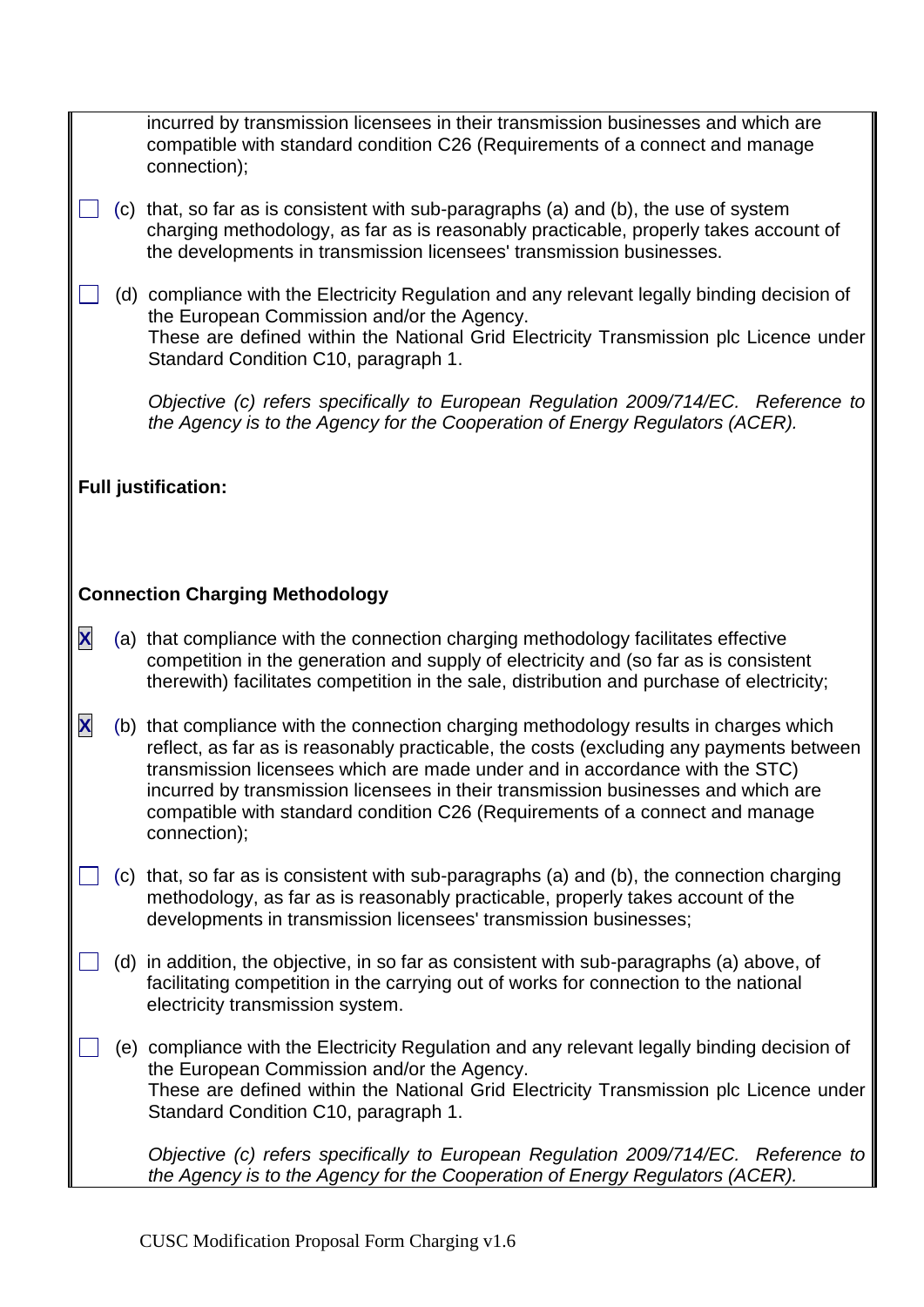#### **Full justification:**

The proposal would facilitate objective a) by removing a barrier to the ability of users to make capital contributions to the cost of connection assets during the operational phase of the power station. This would facilitate competition by enabling users to have greater choice and flexibility concerning how they manage these costs effectively.

It would also facilitate objective b) by ensuring that the charges faced by the user remain reflective of the costs faced by the transmission owner. The new arrangements introduced by this modification would introduce more choice into the arrangements but do not to change the basis on which they are derived.

#### **Additional details**

| <b>Details of Proposer:</b><br>(Organisation Name)             | <b>LZN Ltd</b>                           |  |
|----------------------------------------------------------------|------------------------------------------|--|
| <b>Capacity in which the CUSC</b>                              |                                          |  |
| <b>Modification Proposal is being</b><br>proposed:             | Party to the CUSC                        |  |
| (i.e. CUSC Party, BSC Party or "National<br>Consumer Council") |                                          |  |
| <b>Details of Proposer's Representative:</b>                   | Nigel McManus                            |  |
| Name:                                                          | Eneco UK                                 |  |
| Organisation:                                                  | 01926-331224/07990-517775                |  |
| Telephone Number:                                              | Nigel.mcmanus@eneco.com                  |  |
| Email Address:                                                 |                                          |  |
| <b>Details of Representative's Alternate:</b>                  |                                          |  |
| Name:                                                          | <b>Frankie Karki</b>                     |  |
| Organisation:                                                  | Eneco UK                                 |  |
| Telephone Number:                                              | 07896-604280                             |  |
|                                                                | Email Address:   Frankie.karki@eneco.com |  |
| Attachments (Yes/No): No                                       |                                          |  |
|                                                                |                                          |  |
|                                                                |                                          |  |

#### **Contact Us**